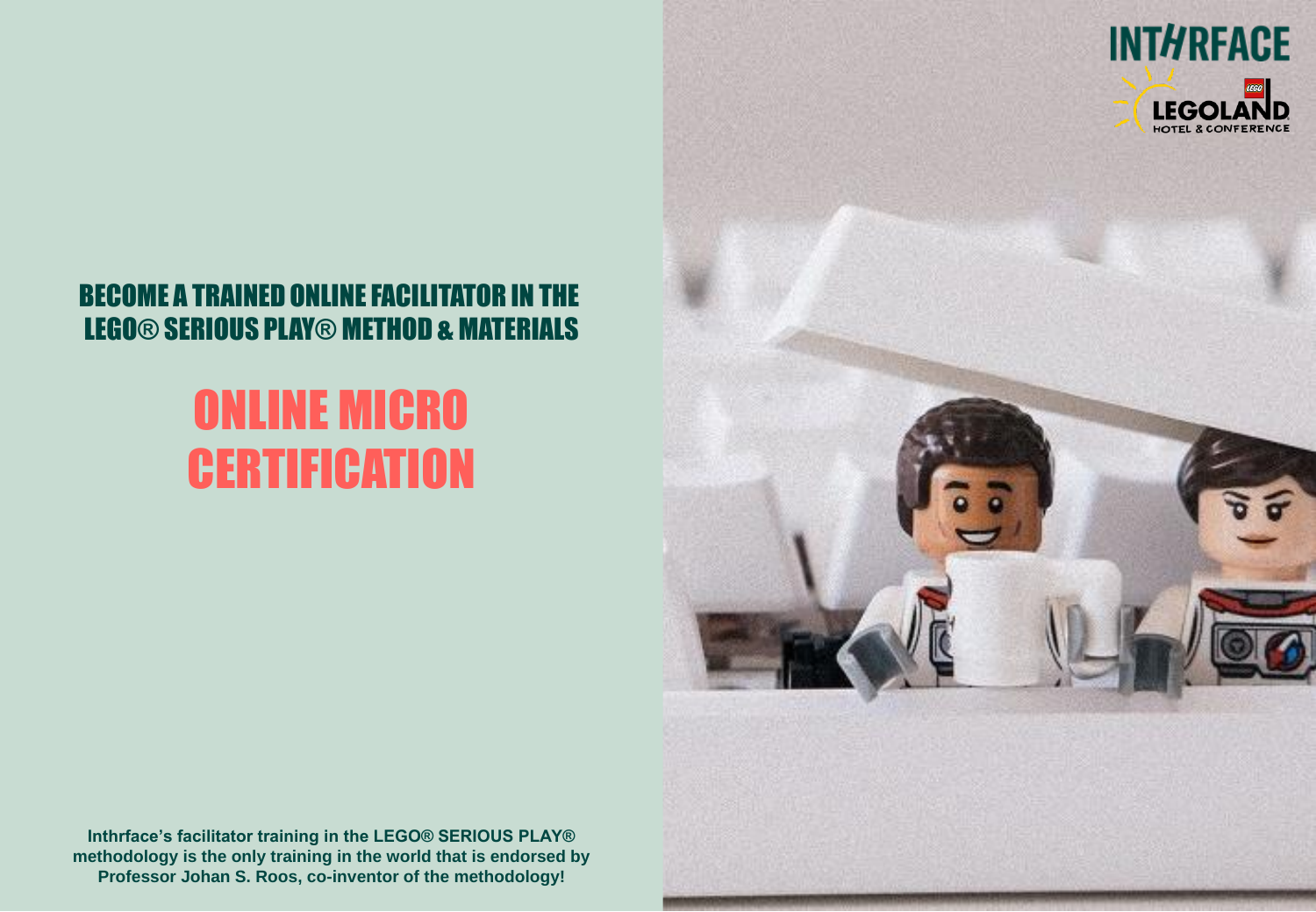

As someone whose entire team is now working from home, Inthrface's training for an online application of LSP has provided me with a way to improve engagement in the team and generate positive outcomes remotely."



## SAVANNAH, USA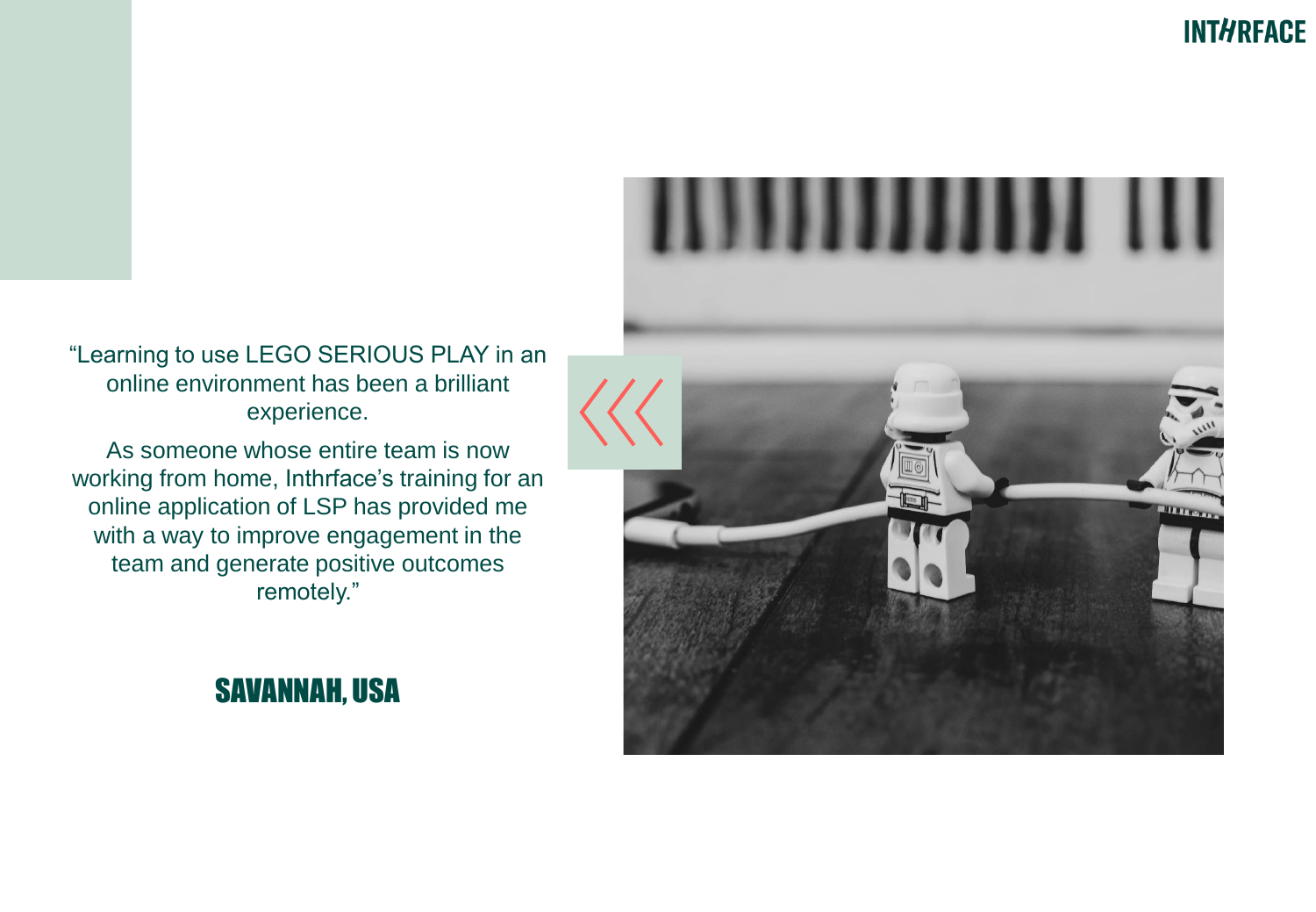

#### THE LEGO® SERIOUS PLAY® ONLINE MICRO CERTIFIC PROVIDES A VERSATILE TOOLBOX FOR MANAGERS, CONSULTANTS AND FACILITATORS.

With our Online Micro Certification, you will develop the LEGO® SERIOUS PLAY® skills that will enable you to design and facilitate creative and impactful workshops, both face-to-face and online.

## **INTHREACE**

## WHY CHOOSE THIS TRAINING?

#### **You will learn about:**

- The invention, history, theoretical foundation and core elements of LEGO® SERIOUS PLAY®.
- Skills building toolbox making the core elements come alive.
- The 5 online steps to create a core application of the method.
- How to design, plan and run workshops using the method.

## THE BEST WAY TO GET STARTED WITH LEGO® SERIOUS PLAY® RIGHT AWAY:

- $\triangleright$  Join the course from your preferred location.
- $\triangleright$  Choose a course that fits your time zone best.
- $\triangleright$  High training frequency.
- $\triangleright$  Fully compatible with face-to-face training and facilitation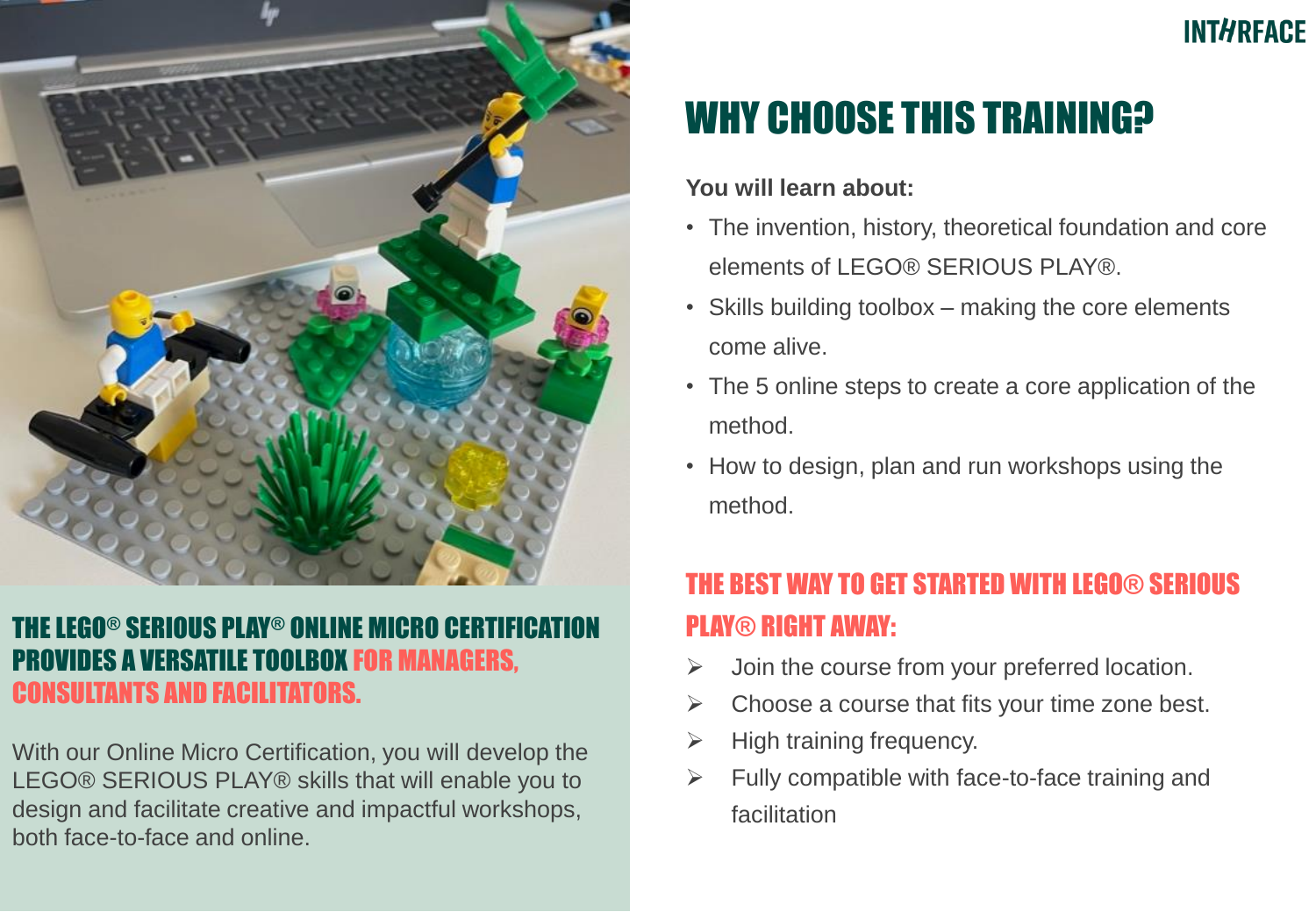### **INTHREACE**

## WHAT WILL YOU GET?

We design all our facilitation courses around real-life cases that participants solve using the LEGO® SERIOUS® PLAY® method:

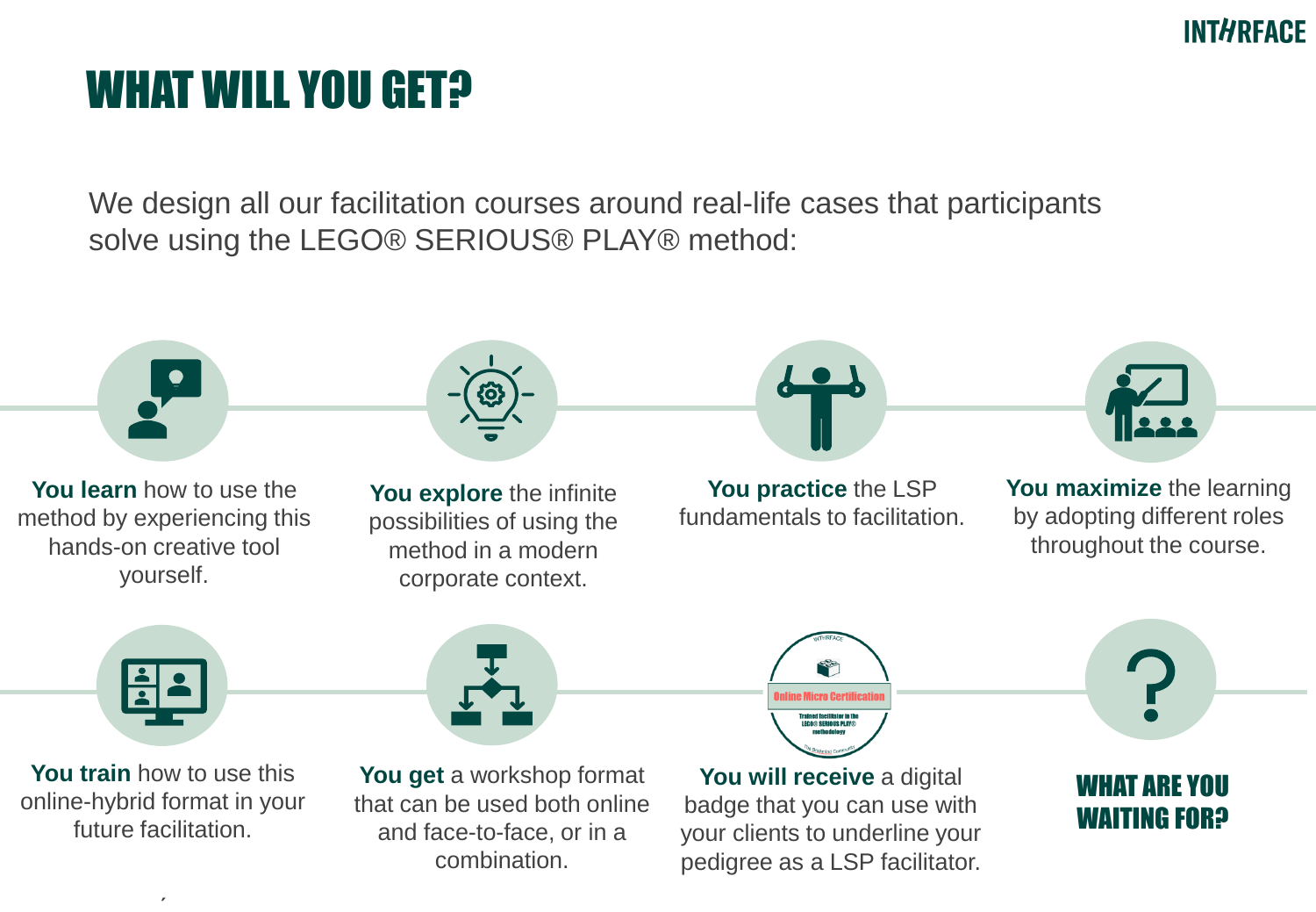# WHAT WILL YOU GET MORE?

| Your personal LEGO <sup>®</sup><br><b>SERIOUS PLAY® starter</b><br>kit delivered at an address<br>at your convenience.                                        | Extensive training in and<br>experienced-based<br>learning of<br>the LEGO® SERIOUS<br>PLAY® methodology.                                                                 | An extensive and<br>exclusive facilitator<br>manual that covers<br>both LSP exercises and<br>theory, supplemented with<br>experienced based tips<br>and tricks on how to use<br>the method. | A set of <b>exercises</b> on how<br>to introduce LEGO®<br>SERIOUS PLAY® in your<br>organization or business. |
|---------------------------------------------------------------------------------------------------------------------------------------------------------------|--------------------------------------------------------------------------------------------------------------------------------------------------------------------------|---------------------------------------------------------------------------------------------------------------------------------------------------------------------------------------------|--------------------------------------------------------------------------------------------------------------|
| An invitation to join our<br>annual international<br>LEGO® SERIOUS PLAY®<br>conference and advanced<br>training at Hotel<br>LEGOLAND <sup>®</sup> in Billund. | A certificate and<br>an exclusive<br>testimonial by one of the<br>founding fathers of<br><b>LEGO® SERIOUS PLAY®</b><br>which underlines the<br>quality of your training. | Access to our worldwide<br>network of certified<br>facilitators.                                                                                                                            | <b> JOIN US</b><br>ONLINE!                                                                                   |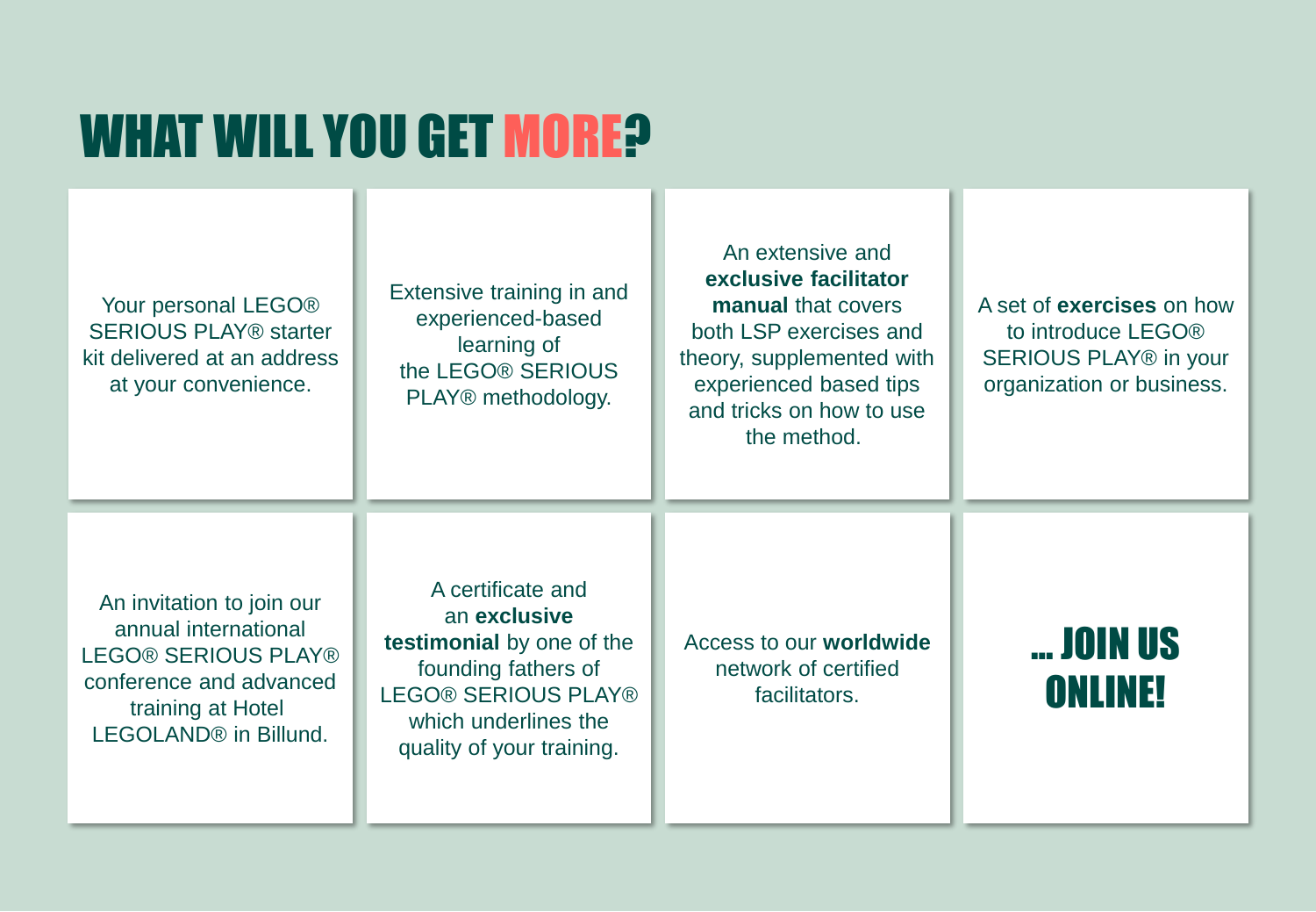## WHY INTHRFACE?

Our ambition is simple: to train the best possible LEGO® SERIOUS PLAY® Facilitators in the world.



This is **powered by world - class facilitators** with experience of more than 1000 LEGO® SERIOUS PLAY® workshops worldwide and the training of hundreds of facilitators.

It is **brought to you in a new and innovative way**, an online – hybrid training: we combine the interaction and co-creation from F2F training with online tools, creating a virtual training space.

**Inthrface** (Denmark) has been involved in the use and development of the LEGO® SERIOUS PLAY® (LSP) method since the very beginning. We bring together this knowledge and experience to design and deliver relevant, realistic and practiceoriented training courses.

**Prof. Johan S. Roos endorses this certification course, making Inthrface the only provider in the world whose courses receive a quality label from one of the co-founders of the LEGO® SERIOUS PLAY® methodology.**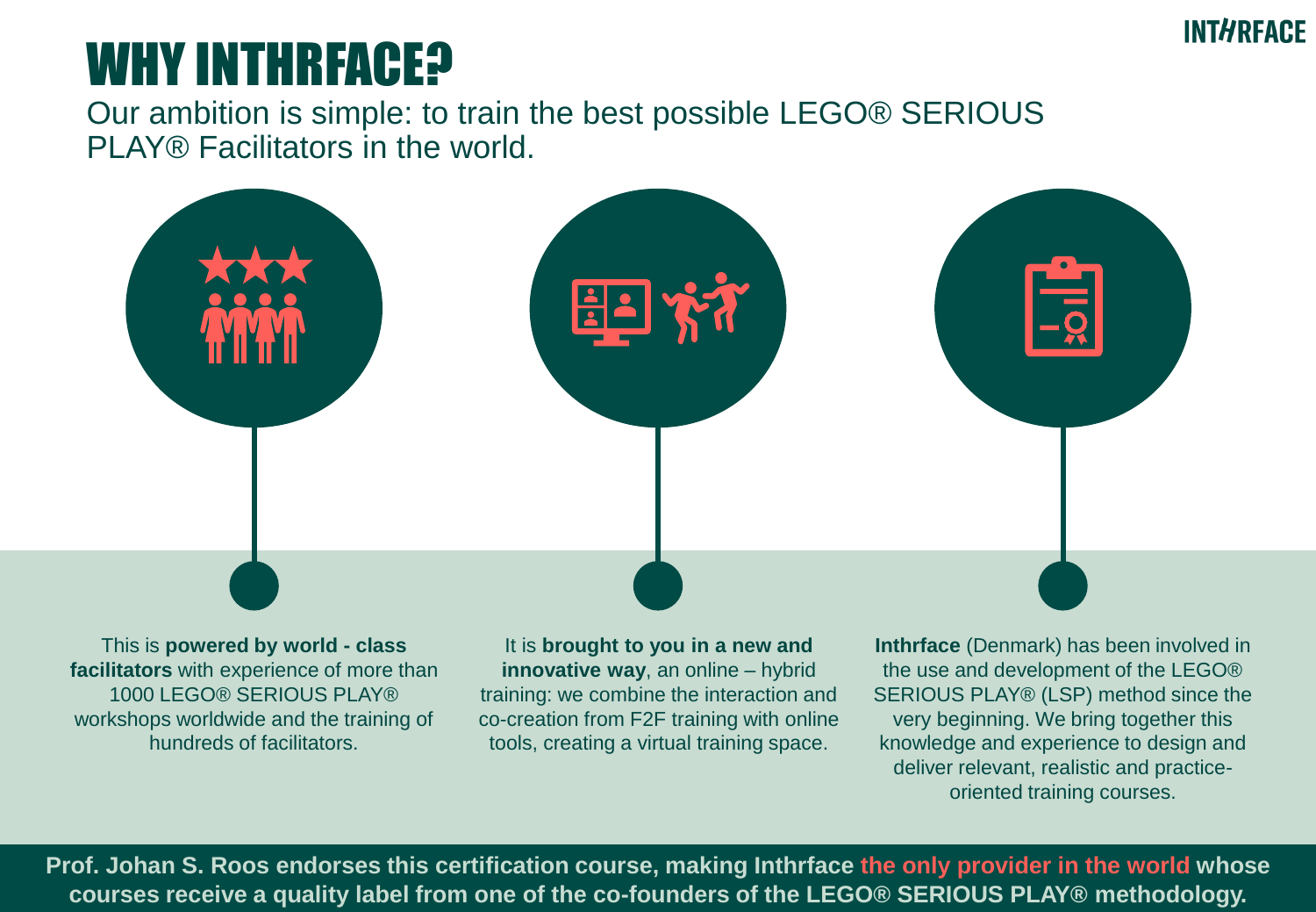# THE CONTENT







## MODULE 1 (DAY 1):

#### OVERALL CONTENT WILL:

- Introduce you to the method and skills building.
- Set out its theoretical underpinnings.
- Enable you to practice the key elements of the method.
- Help you develop your skills as a facilitator.

#### SPECIFIC CONTENT:

- The history and theoretical framework.
- Understanding the core elements of the method: construction – metaphors – story making – imagination.
- The flow principle
- The Real Time concept
- The code of conduct of the method, the facilitator and participants.
- A set of skills building exercises that bring the core elements of LSP to life.
- How to develop and run short workshops.
- Your questions answered.

## MODULE 2 (DAY 2):

#### OVERALL CONTENT WILL:

- Take you through the five steps of the online method.
- Enable you to design and deliver your own workshops, both online and faceto-face.

#### SPECIFIC CONTENT:

- Warm up, scene setting and skills building
- Building individual and shared models.
- Creating the wider landscape or ecosystem surrounding the challenge.
- Making connections and correlations in the landscape.
- Identifying conclusions, principles and actions based on what we have found.
- Using these steps in your own workshops.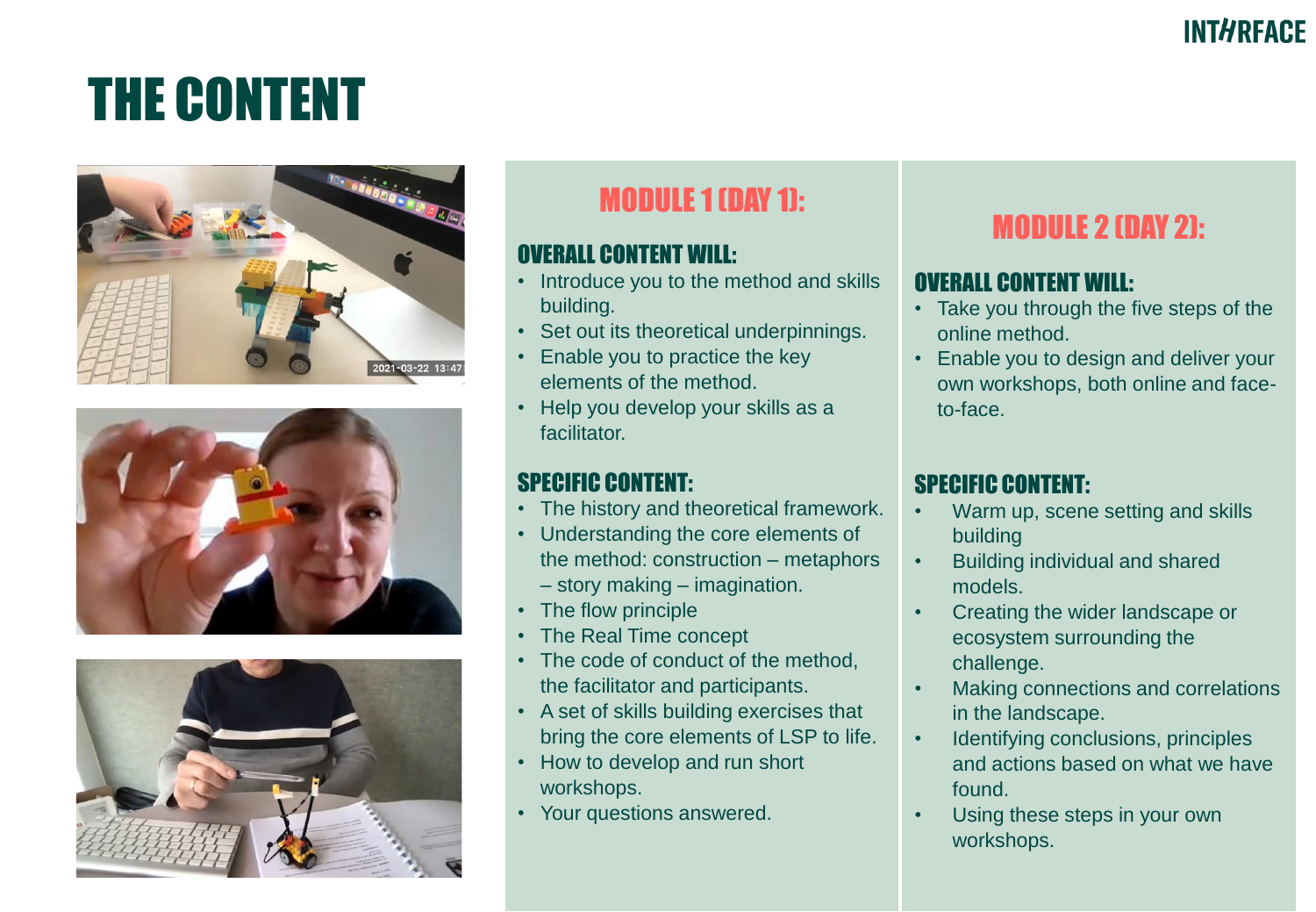## **INTHREACE**

## PRACTICALITIES



#### **Target Group:**

Our training is targeted towards people who work with management, development, facilitation, processes and/or consulting.



### **Duration & location:**

Two full days of online training. A diploma will only be issued after the completion of both module 1 & 2.



#### **Contact:**

**Cecilie Reinholt Petersen:** [crp@inthrface.com](mailto:cfp@inthrface.com)

> **Marc Sonnaert:**  [ms@inthrface.com](mailto:mb@inthrface.com)



in the price. There might be limitations on the countries we can deliver materials to from Denmark, but we will inform you when you apply.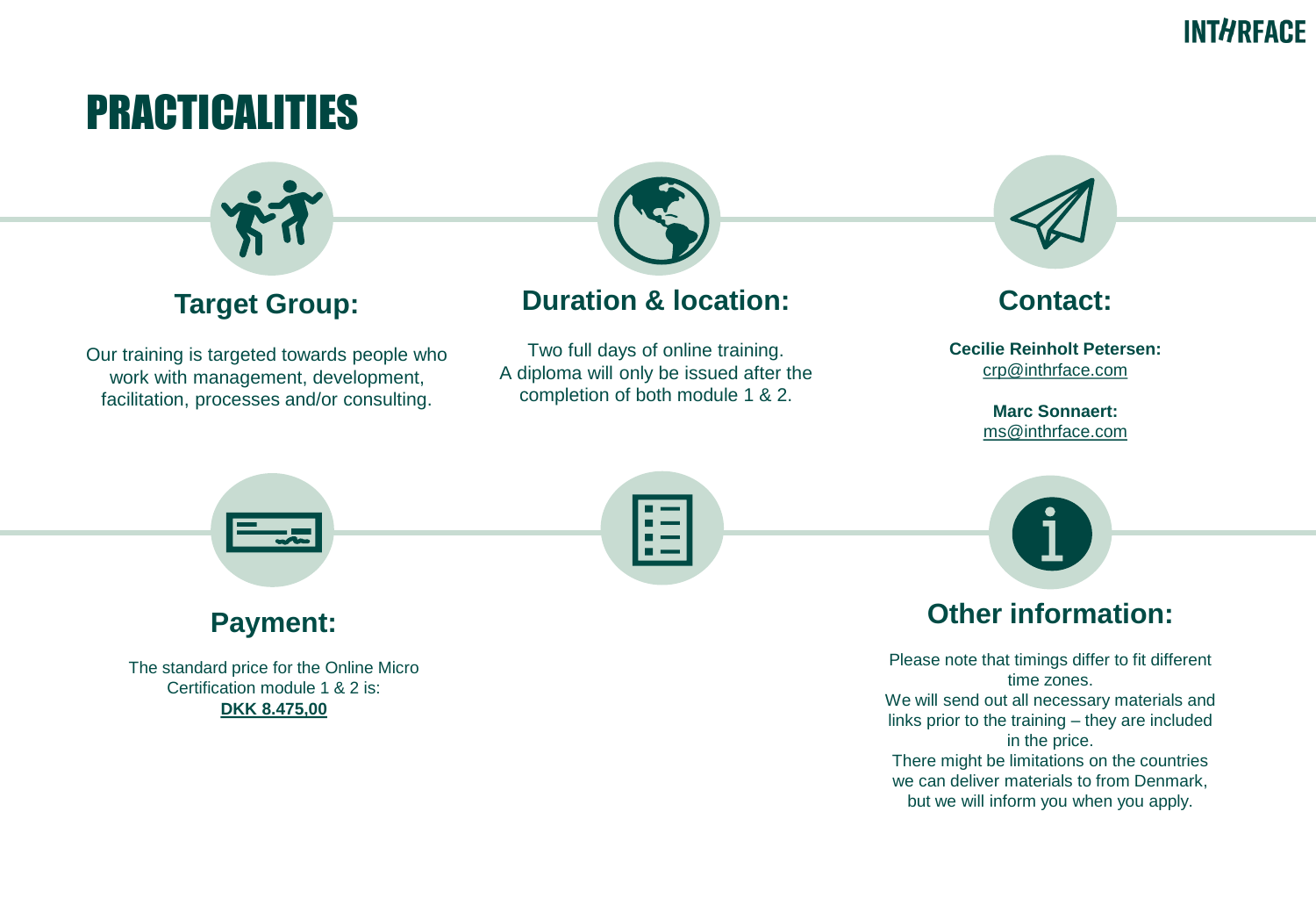# TRAINING DATES 2022

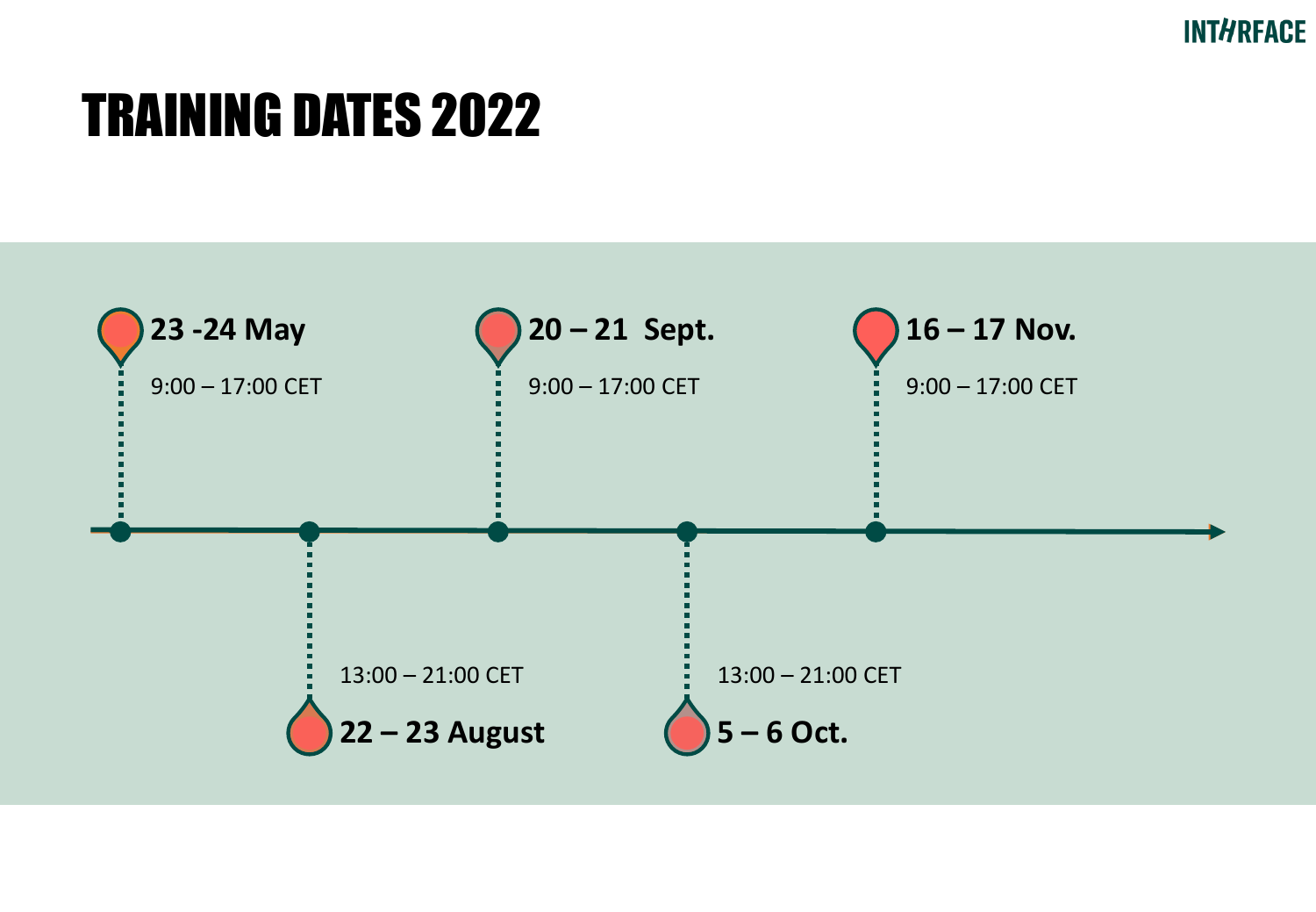# WHAT IS THE LEGO® SERIOUS PLAY® METHOD?

When we use our hands in a creative process, we express our thoughts and ideas in a more detailed and nuanced way. This means they are easier to understand and remember – leading to more effective dialogues and better results.

The LEGO® SERIOUS PLAY® method is a scientifically developed and thoroughly tested creative tool for strategy, team, personal and organisational development. The method was developed by the LEGO® Company in cooperation with leading strategy and organisational development professors from IMD in Switzerland.



#### THE CORE OF THE LEGO® SERIOUS PLAY® METHOD:

The key drivers of the method are play, flow and imagination, creating a safe, multisensory and multidimensional working environment. The method is based on extensive research from different areas of research. The theoretical core areas are:

- Constructivism (Piaget; 1951).
- Constructionism (Charel and Papert; 1991).
- Complex Adaptive Systems´ theory (Holland; 1995).
- Autopoietic Organizational Epistemology (Von Krogh and Roos; 1994, 1995, Weick; 2000).
- Flow (Mihaly Csikszentmihalyi; 1993).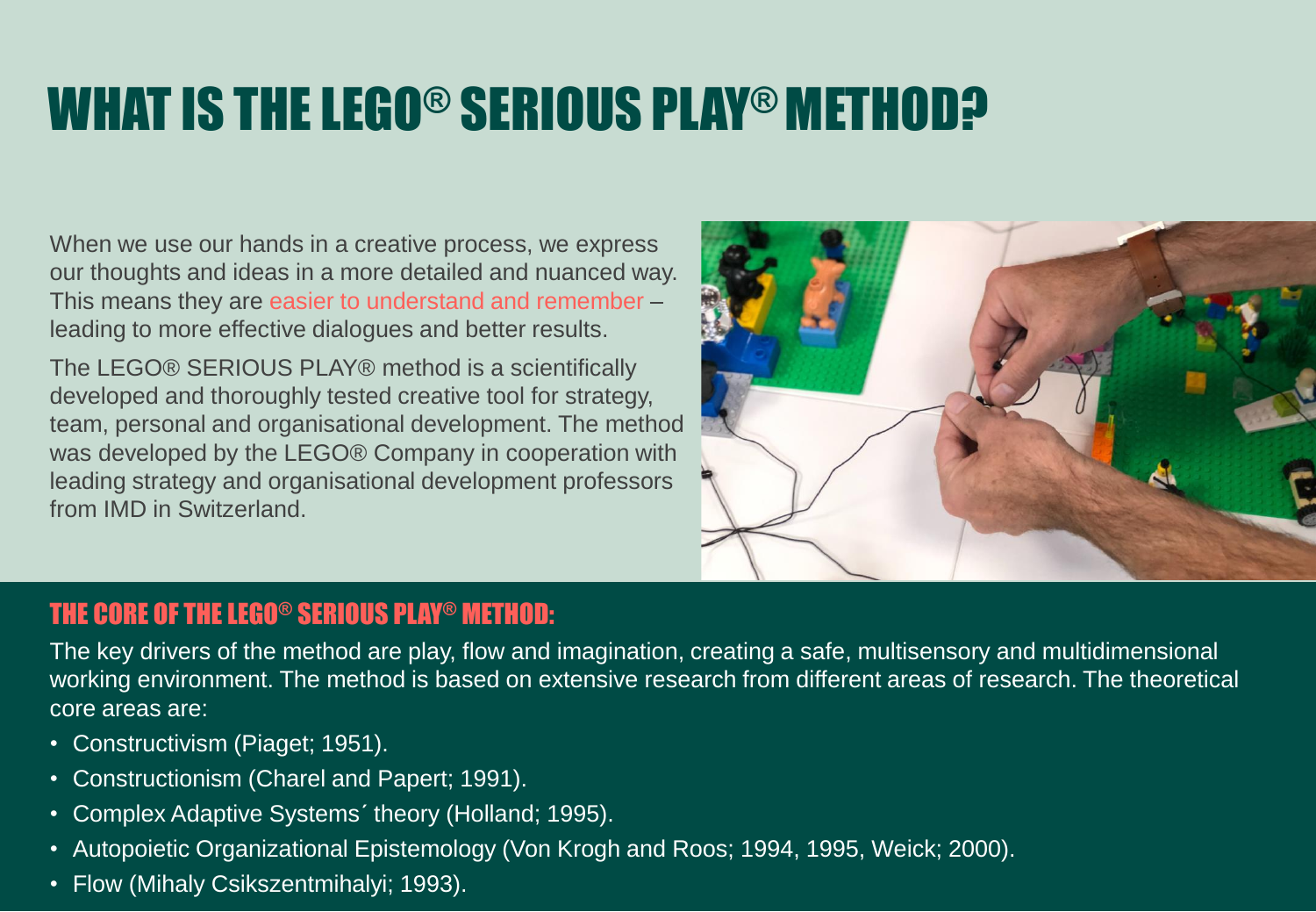# WHY DOES LEGO® SERIOUS PLAY® WORK?

| $\bigcap$ LSP uses the diversity of the LEGO®<br>brick. The LEGO® elements act as three- |
|------------------------------------------------------------------------------------------|
|                                                                                          |
| dimensional models of complex issues:                                                    |
| academic, organisational, individual and                                                 |
| collective.                                                                              |

The use of constructions and narratives increases mutual understanding of the breath and depth of the issues. Embodying these in physical models makes visible and helps you to play out realistic scenarios, test different possibilities and identify valuable solutions that can be implemented immediately.

The process also effectively promotes knowledge sharing, involvement and inspiration - which strengthens your ability to tackle new challenges together!